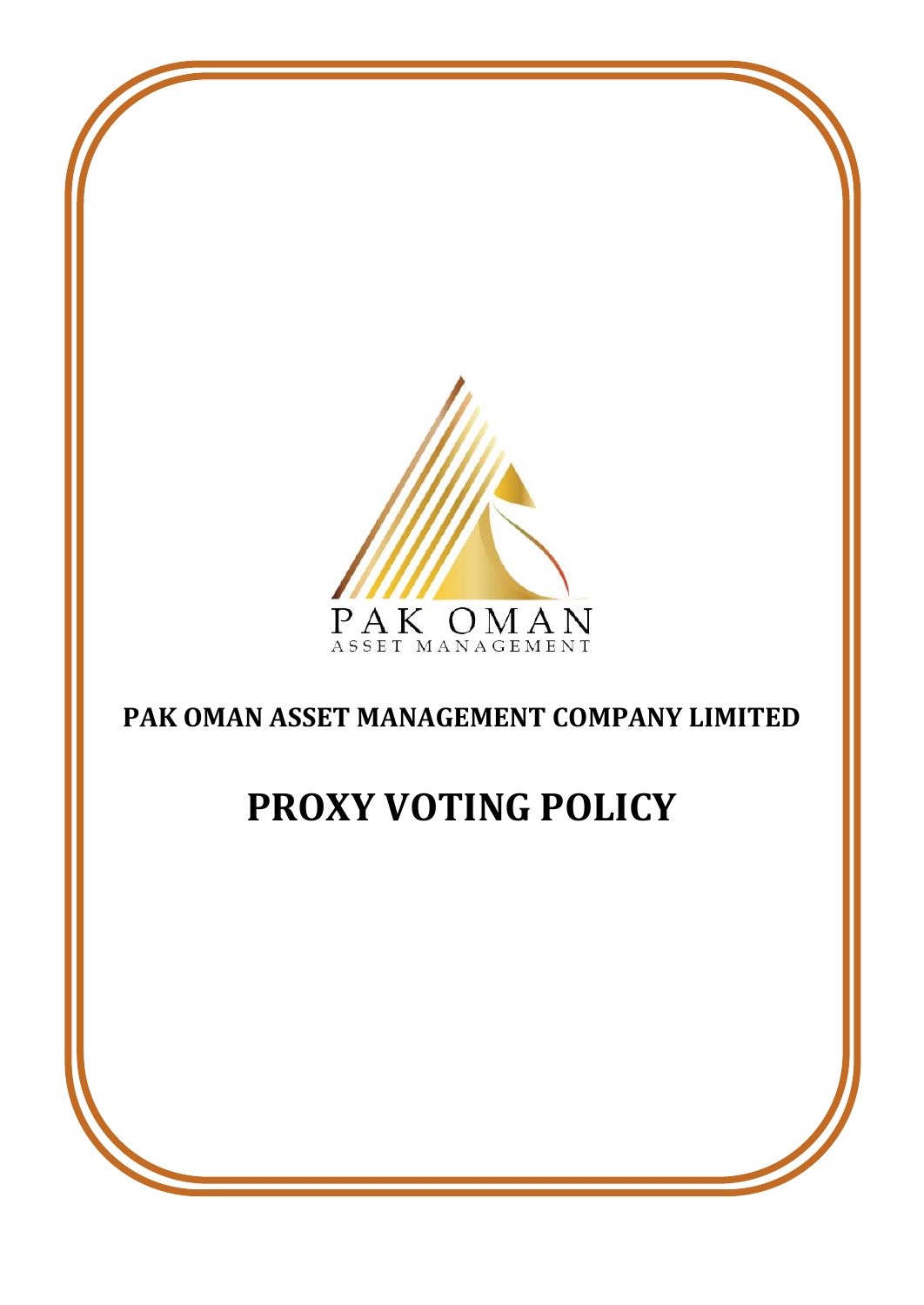

# **Table of Contents**

| I.    |                                                         |  |  |  |
|-------|---------------------------------------------------------|--|--|--|
| II.   |                                                         |  |  |  |
| III.  |                                                         |  |  |  |
| IV.   |                                                         |  |  |  |
|       | $a_{-}$                                                 |  |  |  |
|       |                                                         |  |  |  |
|       | $C_{\tau}$                                              |  |  |  |
|       | d.                                                      |  |  |  |
|       | e.                                                      |  |  |  |
|       | f.                                                      |  |  |  |
|       | g.                                                      |  |  |  |
| V.    | Record Keeping & Reports to the Board and Unit Holders6 |  |  |  |
| VI.   |                                                         |  |  |  |
| VII.  |                                                         |  |  |  |
| VIII. |                                                         |  |  |  |
| IX.   |                                                         |  |  |  |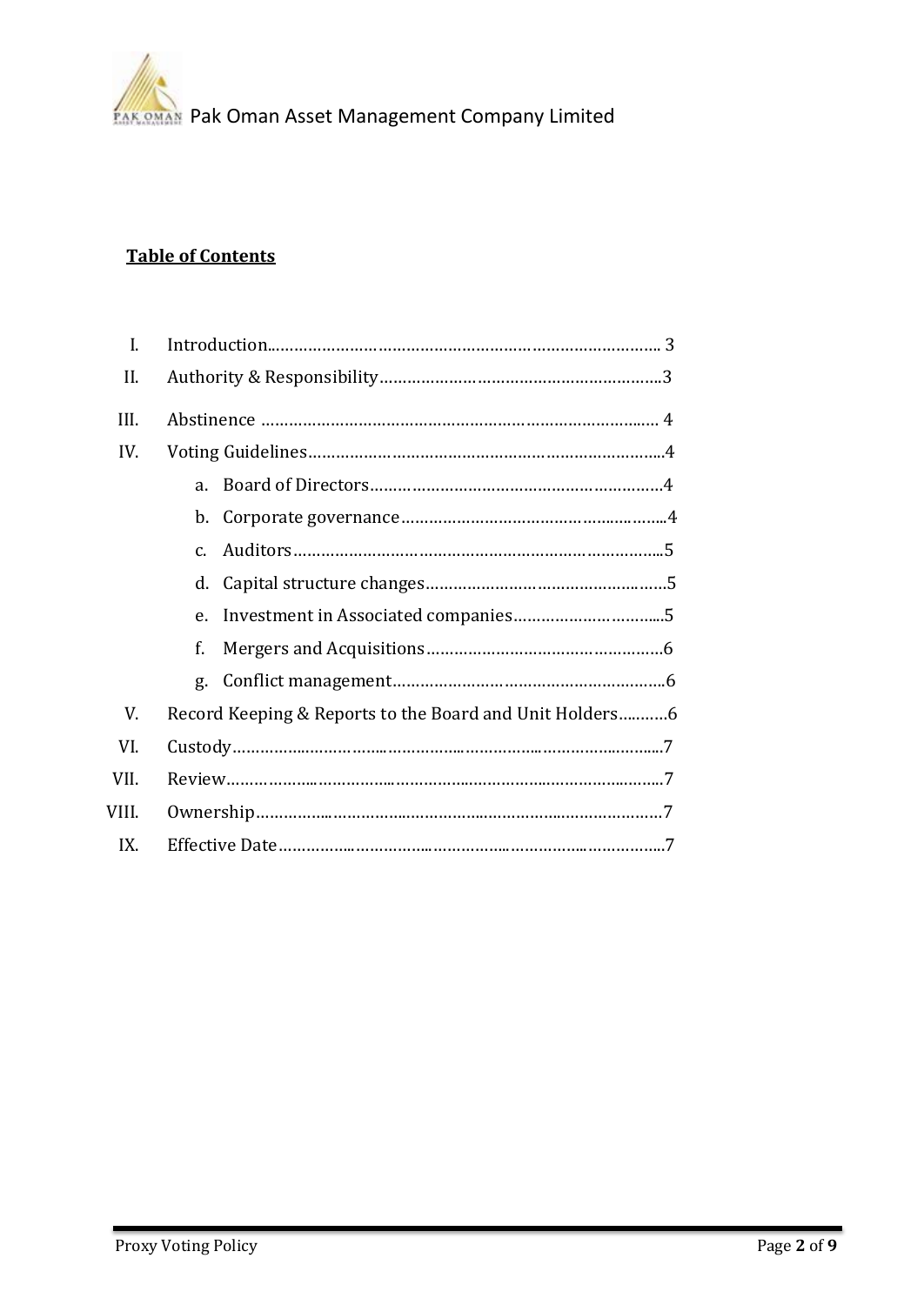

# **I. INTRODUCTION**

Pak Oman Asset Management Company Limited (here on referred to as POAMCL) has a responsibility to vote relating to the securities held in the portfolios of the respective funds. Proxy voting is a crucial part of the fiduciary responsibility of the Asset Management Company to act in the best interest of investors and clients.

This Policy is proposed to be used by those involved in the proxy voting decisionmaking and administration to ensure that POAMCL's authorized proxy voting procedures are implemented continuously.

# **II. Authority & Responsibility**

The Board of Directors of the Company hereby authorizes the Investment Committee of POAMCL to vote such proxies in accordance with this Policy, and any other regulation that may be issued by the SECP.

The Investment Committee (IC) of the Fund will decide proxy voting issues on behalf of the Funds. The IC is comprised of the following members:

- 1. Chief Executive Officer
- 2. Chief Financial Officer
- 3. Chief Investment Officer
- 4. Head of Research
- 5. Head of Risk
- 6. Respective Fund Managers

The Committee is authorized to nominate any officer of the Company to participate in the Shareholders meetings and to vote on behalf of the funds as per the guidelines given herein below.

The proxy voting guidelines provide detailed guidance as to how to vote proxies on imperative and commonly raised issues.

POAMCL will vote on various issues in accordance with the proxy voting guidelines in the best interest of the Funds and its Unit Holders. When voting proxies, the Company will attempt to encourage companies to follow practices that enhance shareholder value and increase transparency.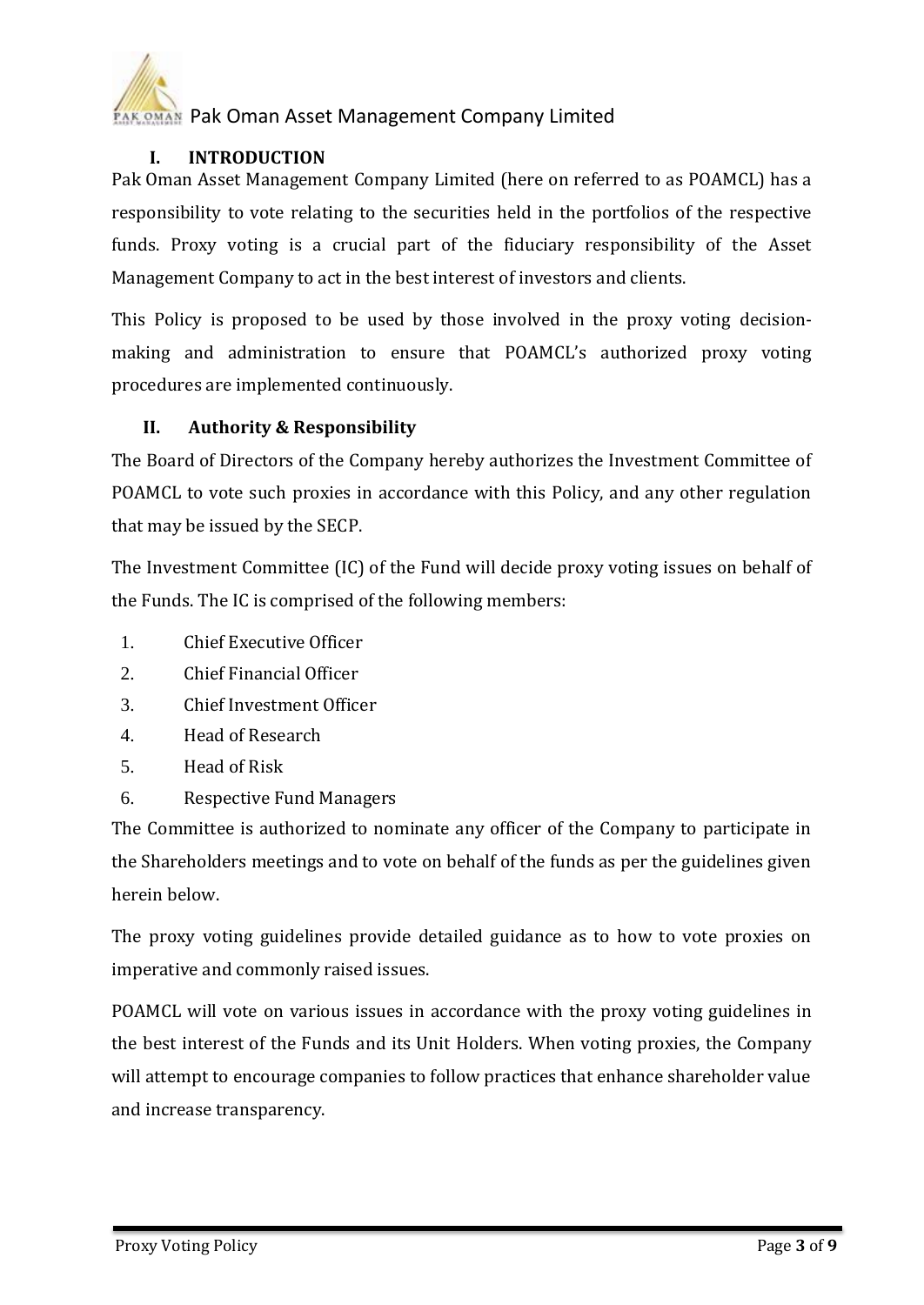

#### **III. Abstinence**

The Committee may, in the exercise of its business judgment, decide that the proxy voting guidelines do not cover the specific matter upon which a voting is requested, or that an exception to the proxy voting guidelines would be in the best economic interests of a Fund and its Unit Holders.

POAMC usually abstains from exercising its proxy voting rights for the reasons including but not limited to immateriality of POAMCL holding, hostile takeover bids, proxy wars amongst major shareholders, and travelling cost etc. In case IC decides to exercise its proxy voting rights it may do so according to voting guidelines.

### **IV. VOTING GUIDELINES**

### **a. Boards of Directors (Election of Directors)**

The POAMCL on behalf of the Funds will support proposals that strengthen the independence of board of directors. As a general matter, the POAMCL believes that a company's board of directors is most likely to have access to important, nonpublic information regarding a company's business and prospects, and is therefore bestpositioned to set corporate policy and oversee management.

The Company therefore believes that the foundation of good corporate governance is the election of responsible, diverse, qualified, independent corporate directors who are likely to diligently represent the interests of shareholders and oversee management in a manner that will seek to maximize shareholder value over time.

The Chairman and the Chief Executive Officer (CEO), by whatever name called, shall not be the same person. As a best practice, an independent director should be appointed as the Chairman of the company.

### **b. Corporate Governance**

Corporate governance provides a structure for shareholders to define, implement and monitor company's goals and objectives, while the management is responsible for executing those goals and objectives.

Proxy voting is an integral component through which we strive to support robust corporate governance structures, shareholder rights, and transparency. All investee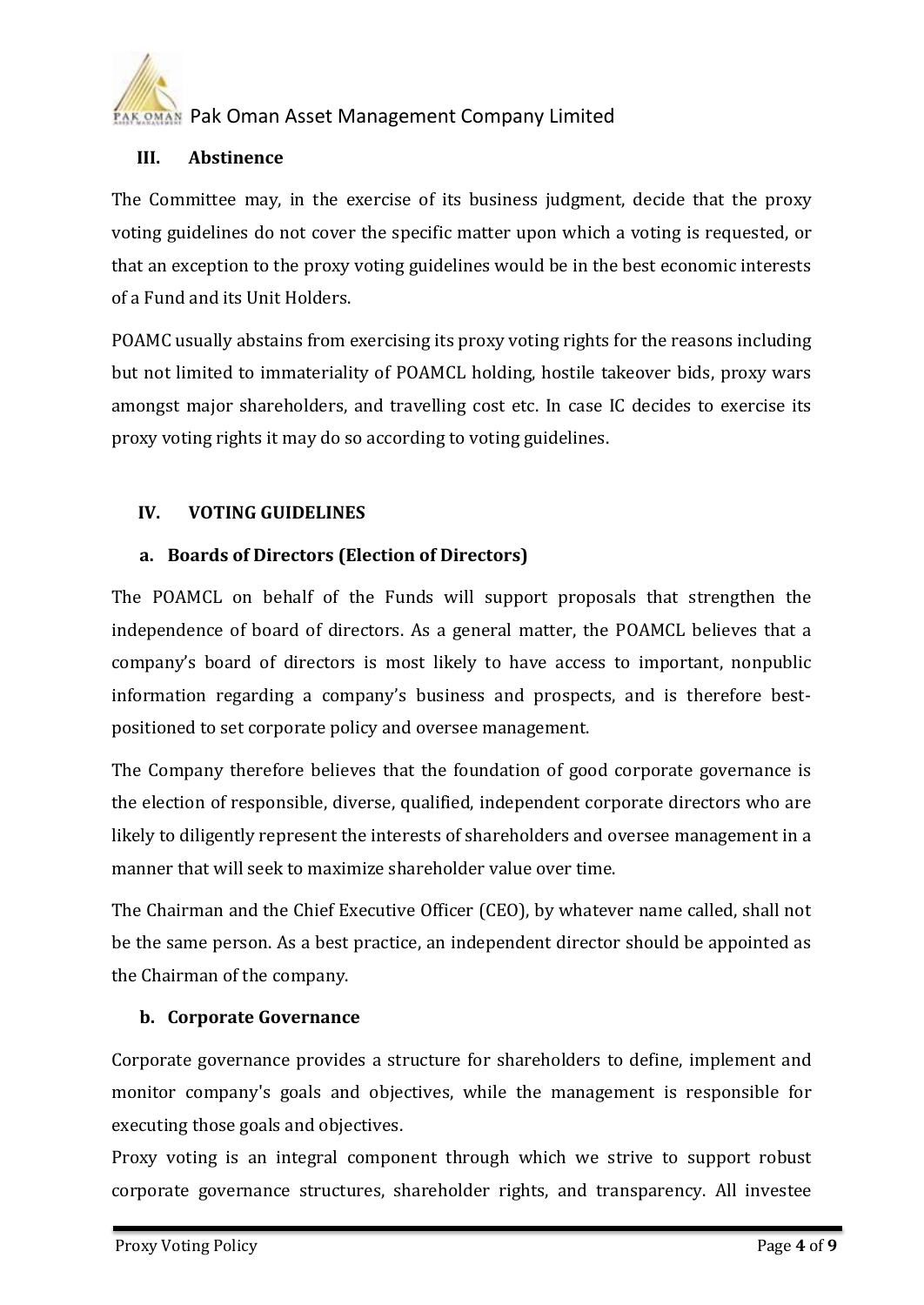

companies should be compliant with Code of Corporate Governance as laid down in Rule Book of the Pakistan Stock Exchange. In case of major non-compliances, the Investment Committee will reconsider funds' investment in such companies.

# **c. Auditors**

Auditors have a responsibility to represent the interests of shareholders and provide an independent opinion on the financial statements whether those Financial Statements are free from Material Misstatements. The Company will support the appointment of Auditors who have a good market standing and international affiliations.

While appointing the firm of auditors, the firm must have a satisfactory rating under the Quality Control Review (QCR) program of the Institute of Chartered Accountants of Pakistan (ICAP). Moreover, the firm itself or its partners shall be compliant with the International Federation of Accountants' (IFAC) Guidelines on Code of Ethics, as adopted by ICAP.

The external auditor must not perform management functions or make management decisions, which is the domain of the Board of Directors and management of the investee company.

# **d. Capital Structure Changes**

These proposals relate to various requests from management, for approval of amendments that would alter the capital structure of a company, such as an increase or decrease in authorized share Capital.

The directors may need the flexibility to issue stock to meet changing financial conditions e.g. a right issue, to support a restructuring or acquisition plan etc. The authorization of additional stock should be approved by the shareholders.

The decision will be taken by the Investment Committee after analyzing each case independently.

# **e. Investment in Associated Companies**

These proposals relate to various requests for approval of investments (loan, advances, equity or by whatever name it is called) in associated companies. The Investment Committee will decide to vote after giving due consideration to the merits of the requests made.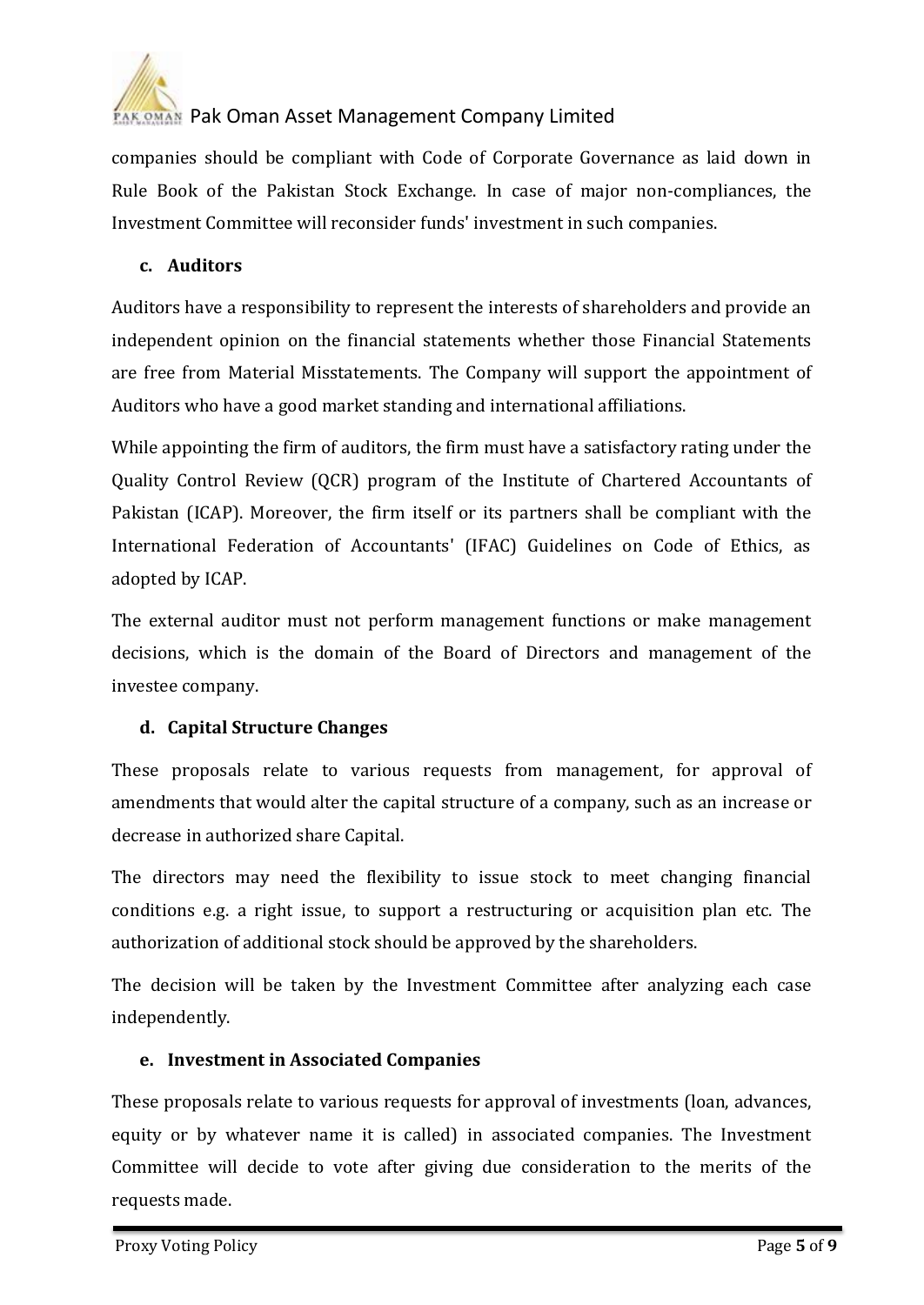# **f. Corporate Restructuring**

Corporate Restructuring is the process of making changes in the composition of the company's business in order to have a more profitable enterprise such as reducing the hierarchical levels, downsizing the employees and redesigning job positions etc.

The authorization of restructuring should be approved by the shareholders.

Any further decisions will be taken by the Management after analyzing each case independently.

### **g. Mergers and Acquisitions**

IC will vote on mergers and acquisitions after reviewing and evaluating the merits and drawbacks of the proposed transaction including:

Valuation - Is the value to be received by the target shareholders (or paid by the acquirer) reasonable with emphasis on the offer premium, market reaction and strategic rationale.

Strategic Rationale –Cost and revenue benefits are reasonably achievable and are not over optimistic.

Conflicts of interest - Insiders should not be benefiting from the transaction inappropriately as compared to external shareholders. As a result of potential conflicts, the directors and officers of the company may be more likely to vote to approve a merger than if they did not hold these interests.

### **V. CONFLICT MANAGEMENT**

Conflict management involves the detection, reduction or possible elimination of all forms and types of conflict. POAMCL maintains policies and procedures that are designed to prevent any relationship between the POAMCL or its affiliates, Funds or its affiliates, or the issuer of any security, from having undue influence on POAMCL proxy voting activities.

It is the responsibility of members of Investment Committee to disclose any details that may elicit a conflict. Consequently, the directors and officers of the company are to vote in order to only approve the decisions that do not contain any conflict of interests.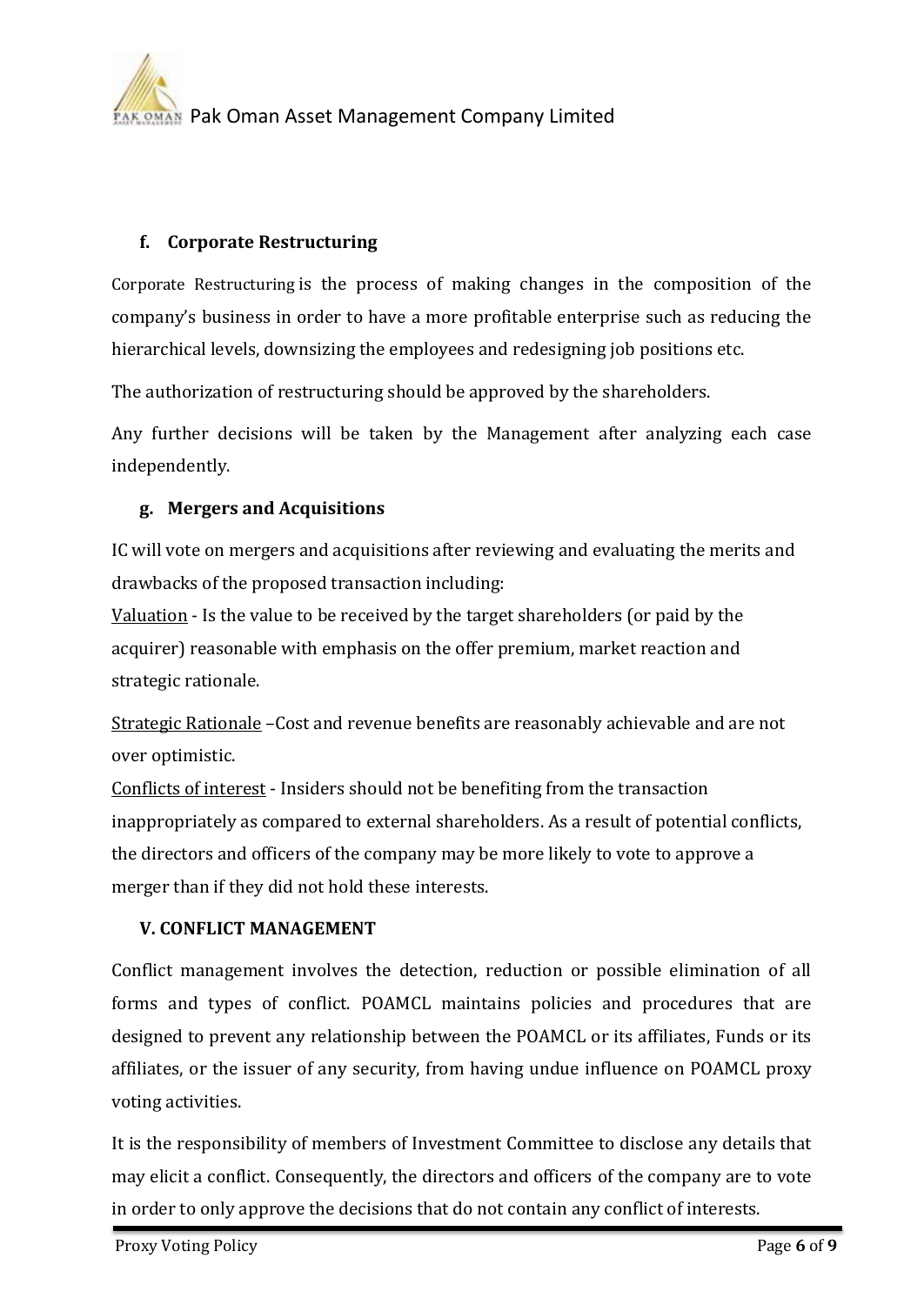

# **VI. RECORD, MAINTENANCE & DISCLOSURE REPORTS TO THE BOARD AND UNIT HOLDERS**

The Company will maintain a proper written record of decisions made by the Investment Committee with regard to proxy voting. Accordingly, the reports will be communicated with the unit holders as per NBFC Regulations.

Fund Management Department will maintain the following minimum records in relation to proxy voting decisions:

- 1. Name of the issuer of the securities on which the vote has been cast;
- 2. Name of major beneficial owner of the securities;
- 3. Number of shares held by CIS;
- 4. Date on which the proxy was voted; and
- 5. Results of the vote.

Disclosure will be made in the annual report of each fund under management, of the cases where the management did not participate in shareholders' meetings on behalf of the relevant fund. Also, the annual report should include the CIS summary of actual proxy voted during the year as per the NBFC Regulations.

### **VII. CUSTODY**

The custodian of the original copy of this policy and procedures manual is the Company Secretary.

#### **VIII. REVIEW**

This policy may be reviewed by the Company as and when deemed appropriate. Any amendments in the policy shall require approval of the Board of Directors of the Company. Any change in laws and regulations in force or under the directives of the Securities and Exchange Commission of Pakistan shall be deemed to made part of this policy without requiring any amendment as such and shall be applicable immediately.

# **IX. OWNERSHIP & MONITORING**

The IC of POAMCL is responsible to ensure that the policy is implemented throughout the organization.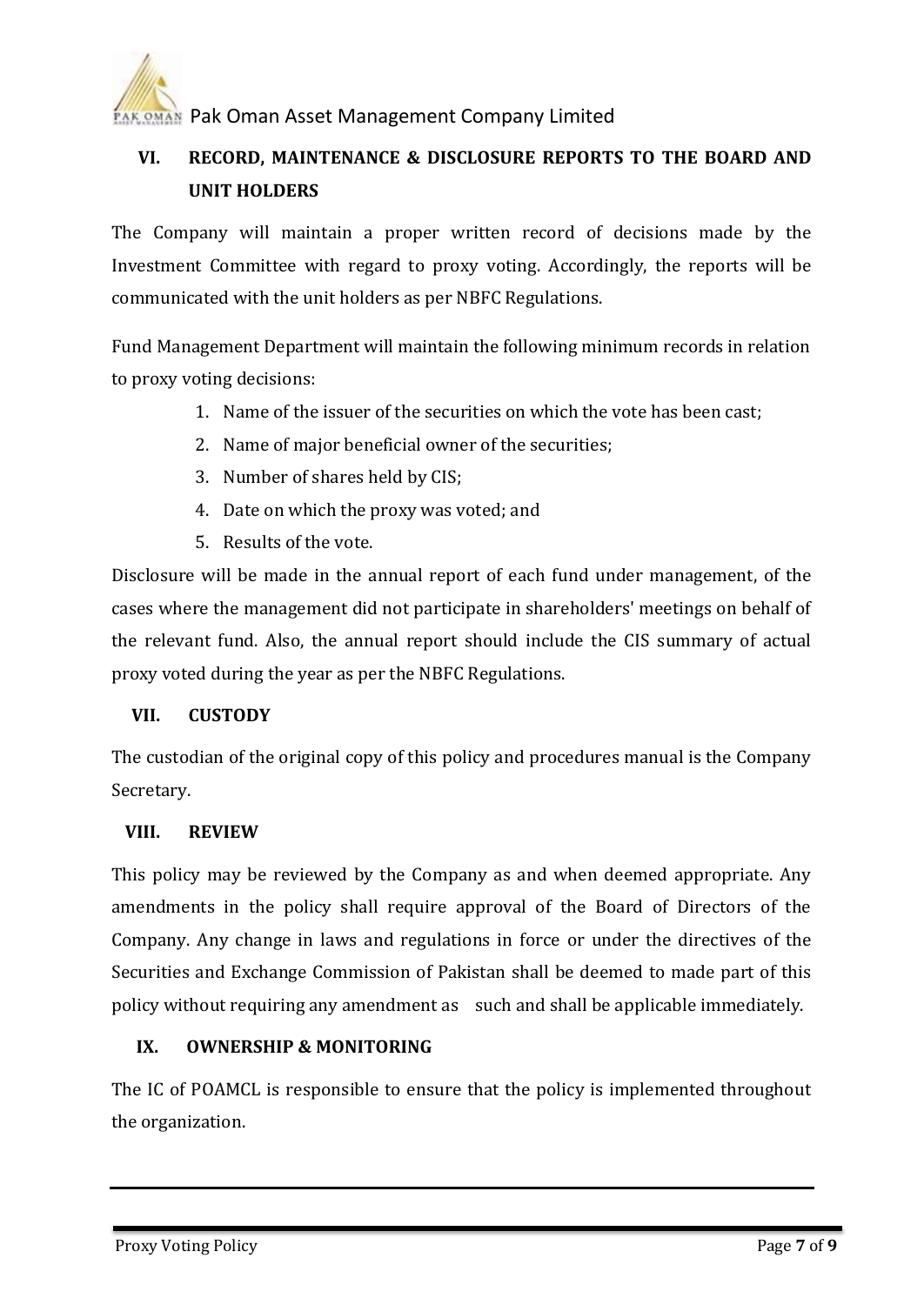

**Henceforth this Policy is implemented with immediate effect for onward compliance.**